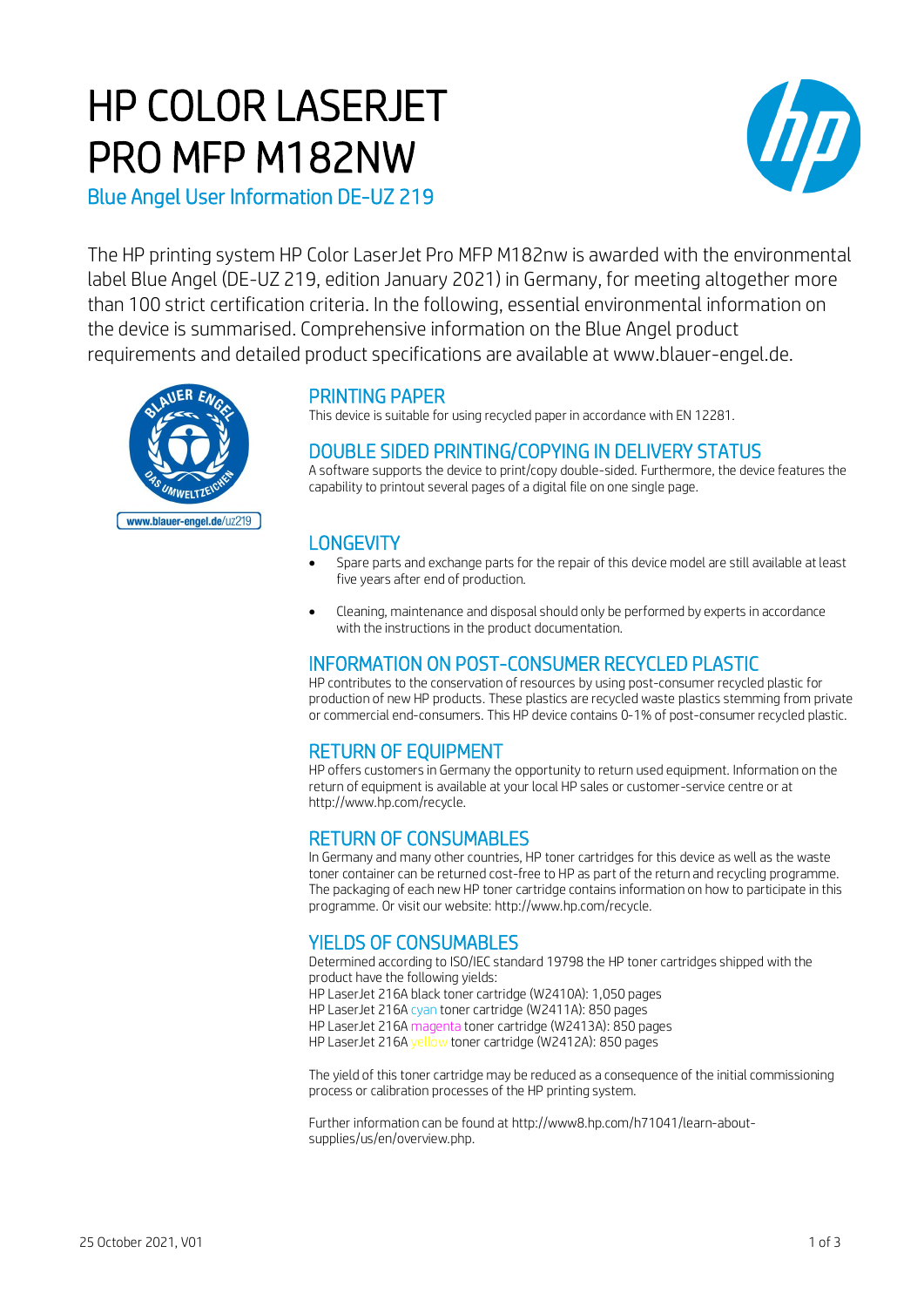### INFORMATION ON HANDLING OF THE TONER MODULES

- Please leave HP toner cartridges in their despatch packaging until you need them for use in your printer; when inserting the HP toner cartridge, please follow the information on handling.
- HP toner cartridges should never be opened by force. If toner dust escapes, e.g. as a result of inappropriate handling, inhalation of dust and skin contact are to be avoided as a precautionary measure.
- In case of skin contact wash affected areas thoroughly with soap and cold water. HP toner cartridges are to be kept out of the reach of children.

### AIR EMISSIONS

With original HP toners, the device passes the air emission test for monochrome and colour printing according to DE-UZ 219. Since plastics of new electrical devices generally release small amounts of volatile substances into the room air, we recommend providing sufficient air exchange in rooms where new devices are set up.

## NOISE EMISSIONS

Declared sound power level for one-sided printing (LwAc) In monochrome print mode 16 pages/minute: 6.27 Bels and 62.7 dB

In colour print mode 16 pages/minute: 6.38 Bels and 63.8 dB

## **ENERGY**

#### Energy information on HP Color LaserJet Pro MFP M182nw

The consumption of electric power depends on its properties and on the way it is used. HP Color LaserJet Pro MFP M182nw is designed and pre-set in a way to allow you to reduce electricity costs.

Directly after the last print job/print or copy job, HP Color LaserJet Pro MFP M182nw with its instant-on fuser technology switches over to an electric power saving mode, from which it can quickly print/print or copy again. If the device switches over to electric power saving modes, you can save electricity and operating costs. If the device is to print/print or copy again, there can be a short delay – this is called recovery time. However, the device meets the strict Blue Angel requirements for a recovery time (http://www.blauer-engel.de).

You can save electricity costs by shortening the device's delay times as it will switch over to an electric power saving mode more quickly. If you extend the delay time or deactivate the electric power saving mode, you should consider that consequently the device will consume more electric power and might no longer meet the maximum value for electric power consumption of the Blue Angel. We recommend not extending the delay times.

The device is so designed as to ensure that it can be switched to the Off-mode (standby) by pressing the on/off switch up to twice a day without suffering damage. This device does not have a switch by which it can be completely disconnected from the mains. When after having switched off the device you pull out the power plug, electric power consumption is completely stopped.

The table below lists the individual power consumption values as well as delay and recovery times (factory setting). With these values the device meets the Blue Angel requirements.

#### Overview of HP Color LaserJet Pro MFP M182nw operating modes

Page throughput for A4 paper size (according to ISO/IEC 24734/24735):

In monochrome print mode: 16 pages/minute with a resolution of 236x236 dpcm (600x600 dpi) In colour print mode: 16 pages/minute with a resolution of 236x236 dpcm (600x600 dpi)

In monochrome copy mode: 16 pages/minute with a resolution of 236x236 dpcm (600x600 dpi) In colour copy mode: 16 pages/minute with a resolution of 236x236 dpcm (600x600 dpi)

(dpcm = dots per centimetre [Bildpunkte pro Zentimeter]); (dpi = dots per inch [Bildpunkte pro Zoll])